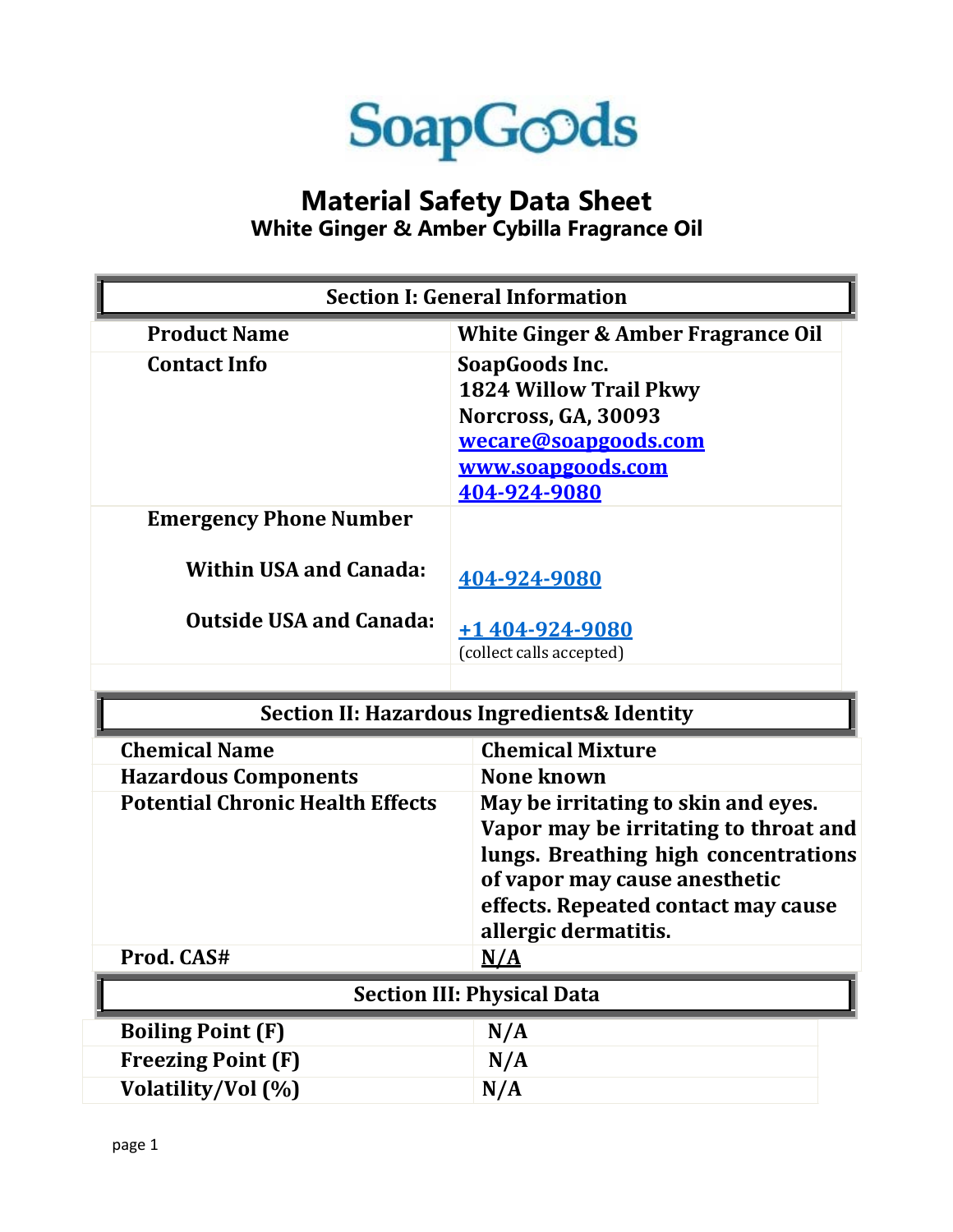| <b>Melting Point</b>                              | N/A                                                          |  |
|---------------------------------------------------|--------------------------------------------------------------|--|
| <b>Vapor Pressure</b>                             | N/A                                                          |  |
| <b>Vapor Density (air=1)</b>                      | N/A                                                          |  |
| Solubility in H 0                                 | Insoluble                                                    |  |
| <b>Appearance / Odor</b>                          | Yellow<br>liquid<br>with<br>tinted<br>characteristic odor.   |  |
| <b>Specific Gravity/Density</b>                   | 1.0434/1.0464                                                |  |
| <b>Evaporation Rate</b>                           | N/A                                                          |  |
| pH                                                | N/A                                                          |  |
| <b>Section IV: Fire and Explosion Hazard Data</b> |                                                              |  |
| <b>Flash Point</b>                                | $>200$ F                                                     |  |
| <b>Lower Flame Limit</b>                          | N/A                                                          |  |
| <b>Higher Flame Limit</b>                         | N/A                                                          |  |
| <b>Extinguish Media for Fire</b>                  | Foam, Co2, and dry chemical                                  |  |
| <b>Special Firefighting Procedure</b>             | <b>Self-contained breathing</b>                              |  |
|                                                   | apparatus and protective                                     |  |
|                                                   | clothing.                                                    |  |
| <b>Unusual Fire Hazard</b>                        | <b>None found</b>                                            |  |
|                                                   | <b>Section V: Health Hazard Data</b>                         |  |
| <b>First Aid Procedures:</b>                      |                                                              |  |
| <b>Inhalation</b>                                 | <b>Remove to fresh air. If</b>                               |  |
|                                                   | breathing has stopped or is                                  |  |
|                                                   | irregular, administer artificial l                           |  |
|                                                   | respiration and oxygen. Seek                                 |  |
|                                                   | medical l attention                                          |  |
| <b>Skin Contact</b>                               | Wash with soap and water,                                    |  |
|                                                   | flush with large quantities of                               |  |
|                                                   | water. Keep contaminated                                     |  |
|                                                   | clothing away from skin.                                     |  |
| <b>Eye Contact</b>                                | <b>Immediately flush eyes with</b>                           |  |
|                                                   | large quantities of water for at<br>least 15 minutes. Remove |  |
|                                                   |                                                              |  |
|                                                   | contact lenses. Call a physician                             |  |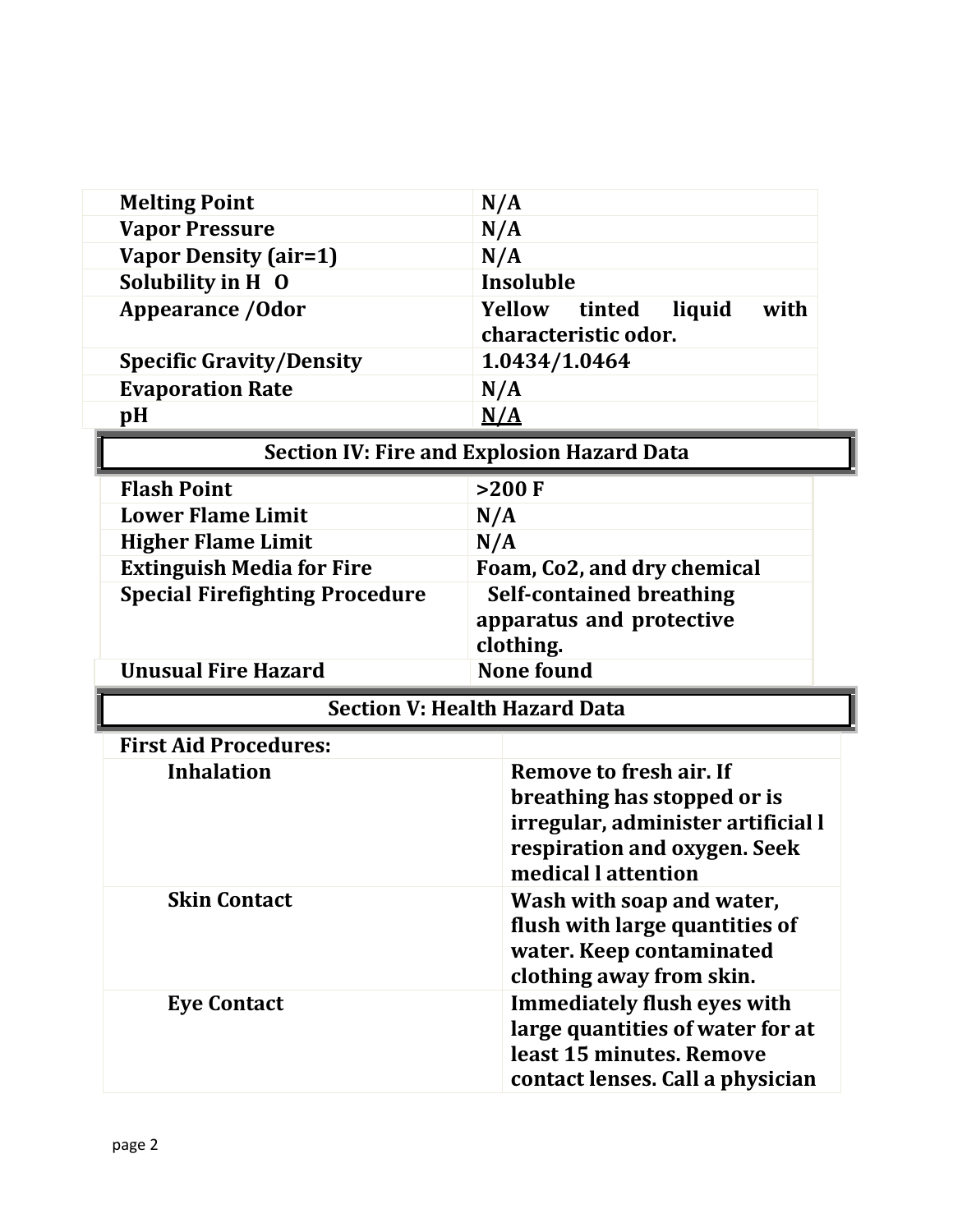|                                             | if irritation persists.                                                  |  |
|---------------------------------------------|--------------------------------------------------------------------------|--|
| Ingestion                                   | If swallowed, immediately                                                |  |
|                                             | dilute with two 8 ounce glasses                                          |  |
|                                             | of water or milk. Contact                                                |  |
|                                             | physician immediately.                                                   |  |
| <b>Section VI: Reactivity Data</b>          |                                                                          |  |
| <b>Chemical Stability</b>                   | <b>Stable under normal conditions</b>                                    |  |
| <b>Conditions to Avoid</b>                  | Open flame/excessive heat or cold.                                       |  |
| <b>Incompatible Materials</b>               | Avoid strong oxidizing agents.                                           |  |
| <b>Decomposition Products</b>               | <b>Carbon monoxide and carbon</b><br>dioxide                             |  |
| <b>Hazardous Polymerization</b>             | Will not occur.                                                          |  |
| <b>Section VII: Spill or Leak Procedure</b> |                                                                          |  |
| <b>For Spill</b>                            | <b>Cover liquids with absorptive</b>                                     |  |
|                                             | material. Sweep spilled material l and                                   |  |
|                                             | discard in approved disposal                                             |  |
|                                             | container.                                                               |  |
| <b>Waste Disposal Method</b>                | <b>Used containers may contain</b><br>flammable or combustible residue.  |  |
|                                             |                                                                          |  |
|                                             | Dispose of in accordance with local,<br>state and federal I regulations. |  |
|                                             |                                                                          |  |
|                                             | <b>Section VIII: Special Protection</b>                                  |  |
| <b>Respiratory Protection</b>               | In well-ventilated areas, respiratory                                    |  |
|                                             | protection is not normally required.                                     |  |
|                                             | In confined, poorly ventilated                                           |  |
|                                             | areas, the use of NIOSH approved                                         |  |
|                                             | respiratory protection is<br>recommended                                 |  |
| <b>Ventilation</b>                          | Provide adequate ventilation. Use                                        |  |
|                                             | local exhaust fan if necessary.                                          |  |
| <b>Protective Gloves</b>                    | The use of chemical resistant gloves                                     |  |
|                                             | is recommended. Acceptable                                               |  |
|                                             | industrial hygiene practices should                                      |  |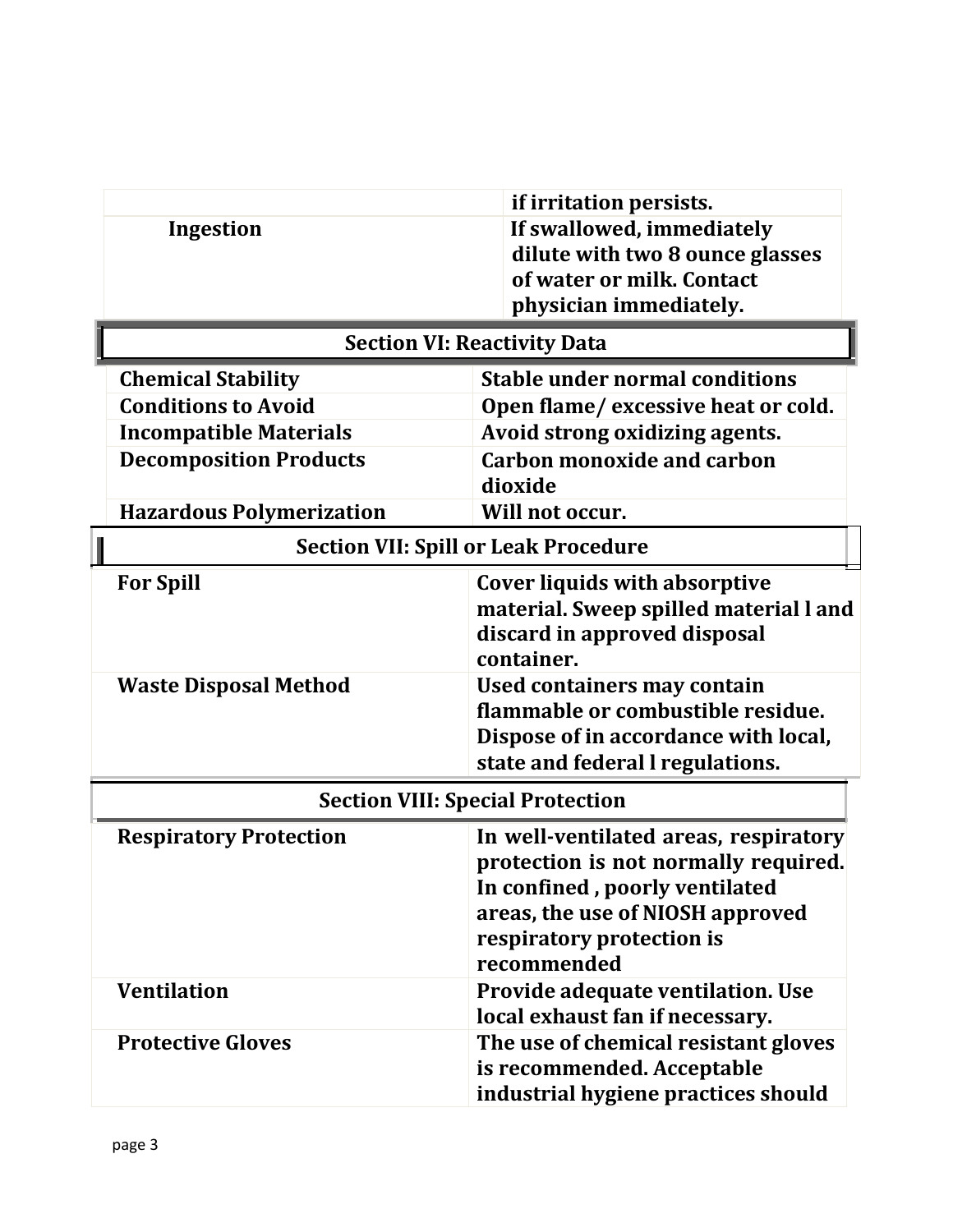|                                   | be maintained.                                                                                                                                                                                                                  |
|-----------------------------------|---------------------------------------------------------------------------------------------------------------------------------------------------------------------------------------------------------------------------------|
| <b>Other Protective Equipment</b> | The use of safety glasses is<br>recommended. If a material l is to<br>be handled in a manner where<br>splashing may occur, the use of<br>splash goggles or face shield is<br>recommended.                                       |
| <b>Handling &amp; Storage</b>     | Apply according to good<br>manufacturing and industrial<br>hygiene practices.<br>It is recommended that this<br>material I be stored in a cool, well-<br>ventilated area, avoiding open<br>flames or other sources of ignition. |

| <b>Section IX: Special Precautions</b> |               |
|----------------------------------------|---------------|
| <b>Hazard Class</b>                    | N/A           |
| <b>DOT Shipping Name</b>               | Not regulated |
| <b>Reportable Quantity (RQ)</b>        | N/A           |
| <b>UN Number</b>                       | N/A           |
| <b>NA Number</b>                       | N/A           |
| <b>Packaging Size</b>                  | N/A           |

## **Disclaimer**

Soapgoods its affiliates and any other officers, directors or employees, agents, third-party content providers, merchants, sponsors, licensors or the like (now referred to as Soapgoods) cannot anticipate all conditions under which this information and its product, or the products of other manufacturers in combination with its product may be used. It is the user's responsibility to ensure safe conditions for handling, storage and disposal of the product, and to assume liability for loss, injury, damage or expense due to improper use. The information in the sheet was written based on the best knowledge, and experience currently available. You expressly agree that your use of this MSDS is at your sole risk. Soapgoods expressly disclaims all express or implied warranties or mechantability and fitness for a particular purpose, with respect to the product or information provided herein, and shall under no circumstances be liable for incidental or consequential damages.

Do not use the ingredient information and/or ingredient percentages in this MSDS as a product specification. For product specification information refer to a product specification sheet and/or a certificate of analysis.

All information appearing herein is based upon the data obtained from the manufacturer and/or recognized technical sources. While the information is believed to be accurate, Soapgoods makes no representations as to its accuracy or sufficiency. Conditions of use are beyond Soapgoods control and therefore users are responsible to verify this data under their own operating conditions to determine whether the product is suitable for their particular purposes